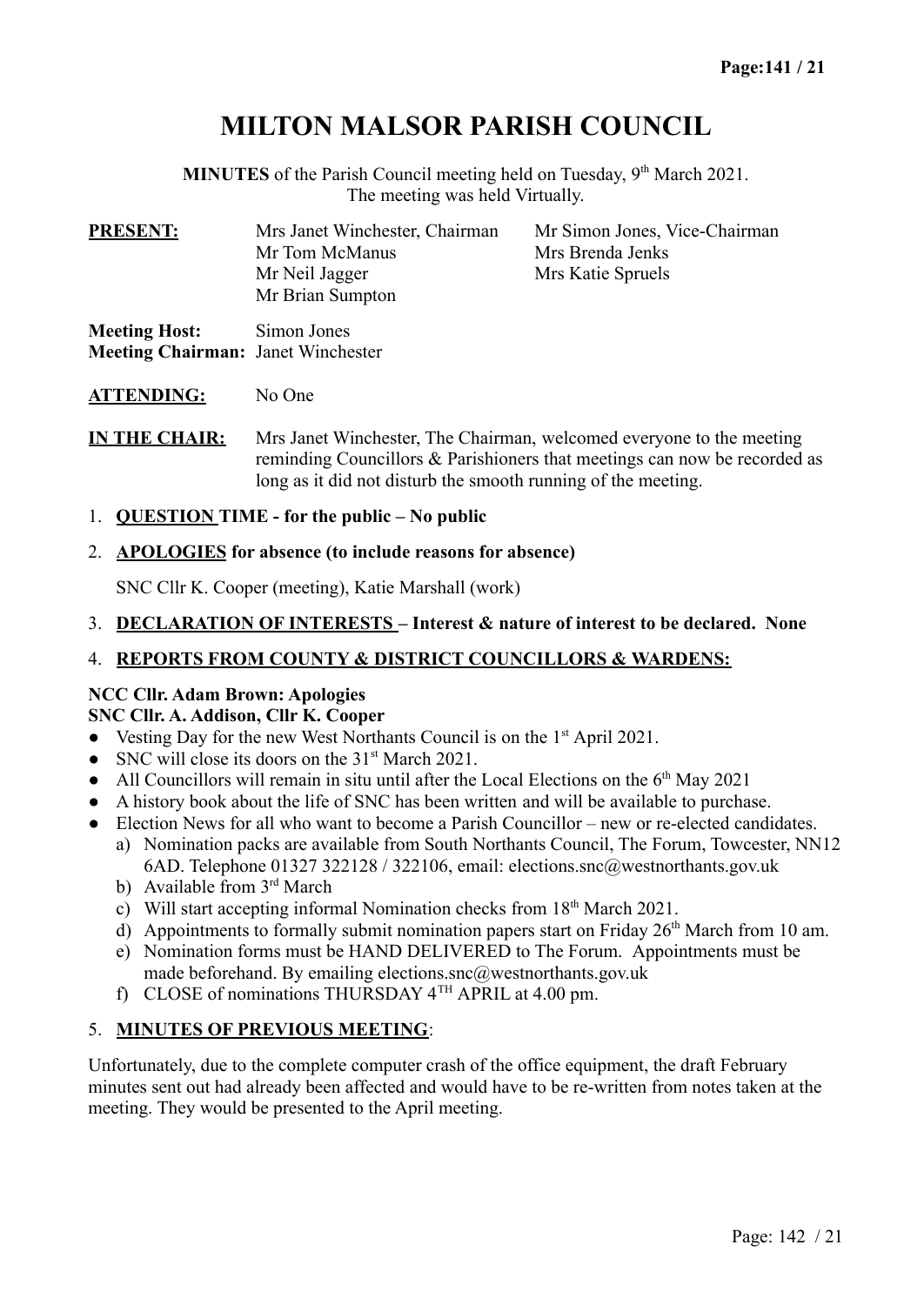### 6. **MATTERS FOR REPORT – New & arising from the previous Minutes:**

### **Highways**

- Gigaclear will be back in the village to 'make good' areas that have been damaged.
- NCC granite setts have been replaced in the High Street.
- Clerk to contact Mrs Robinson:
	- a) Regarding removal of soil from the field ditches from the grass verge along the Towcester Road.
	- b) Big freezer in field opposite the Daff works entrance. To advise Police & Crime Commissioner who will refund SNC for the cost of removal.

### **Lighting –** All faults reported to E. ON.

### **Village Maintenance / Environment Issues**

• Remembrance Day wreathes to be removed from the War Memorial.

### **Rectory Lane**

- New replacement seat has been installed. A parishioner has already used it and sent thanks to the Parish Council.
- Query regarding donation towards the set. Clerk to contact resident.

### **Village Park**

- Maintenance work completed.
- PC informed there had been a mistake in calculating the amount of wetpour needed. PC only willing to pay 50% of the additional cost – agreed by Wicksteed.
- Safety fencing charge  $\omega$  £300.00 questioned. Wicksteed agreed to withdraw the charge.
- Surface water has receded.
- Rubber pellets ned to be re-ordered. Clerk to contact the company.
- Brian & Neil too cut back buddleia, Clerk to contact Allseasons to clear debris.

### 7. **CORRESPONDENCE – Received & Sent**

### **Received from**

- 1. PCC Church Warden, Mrs. J. Treharne work to be undertaken in the Churchyard. Clerk to reply:
	- a) It is understood that the Parish Council does not own the land in question, has no record of ownership, and therefore members consider they have no responsibility for the works the PCC wishes to undertake.
	- b) Parish Councils are not permitted to spend public funds on Church maintenance, and therefore has not budgeted for such an item.
	- c) Copy to be sent to the Rector, Canon Richard Stainer.
- 2. Police Commissioner A trial system in East  $&$  South Northants SNC to collect fly tipping items from farmers & landowner's fields and cost will be covered by the Police, Fire & Crime Commissioner's budget.

### **Sent to**

- 1. R. Fletcher Acceptance of quote to cut back bushes at the top of Lower Road  $\&$  remove children's crosses by the War Memorial. To note: work done.
- 2. NCC Highways Concerns regarding parking across drive entrances, both private dwellings & the village school. Possible white no parking signs on highway. **Reply received:** contact NCC Regulations team for advice.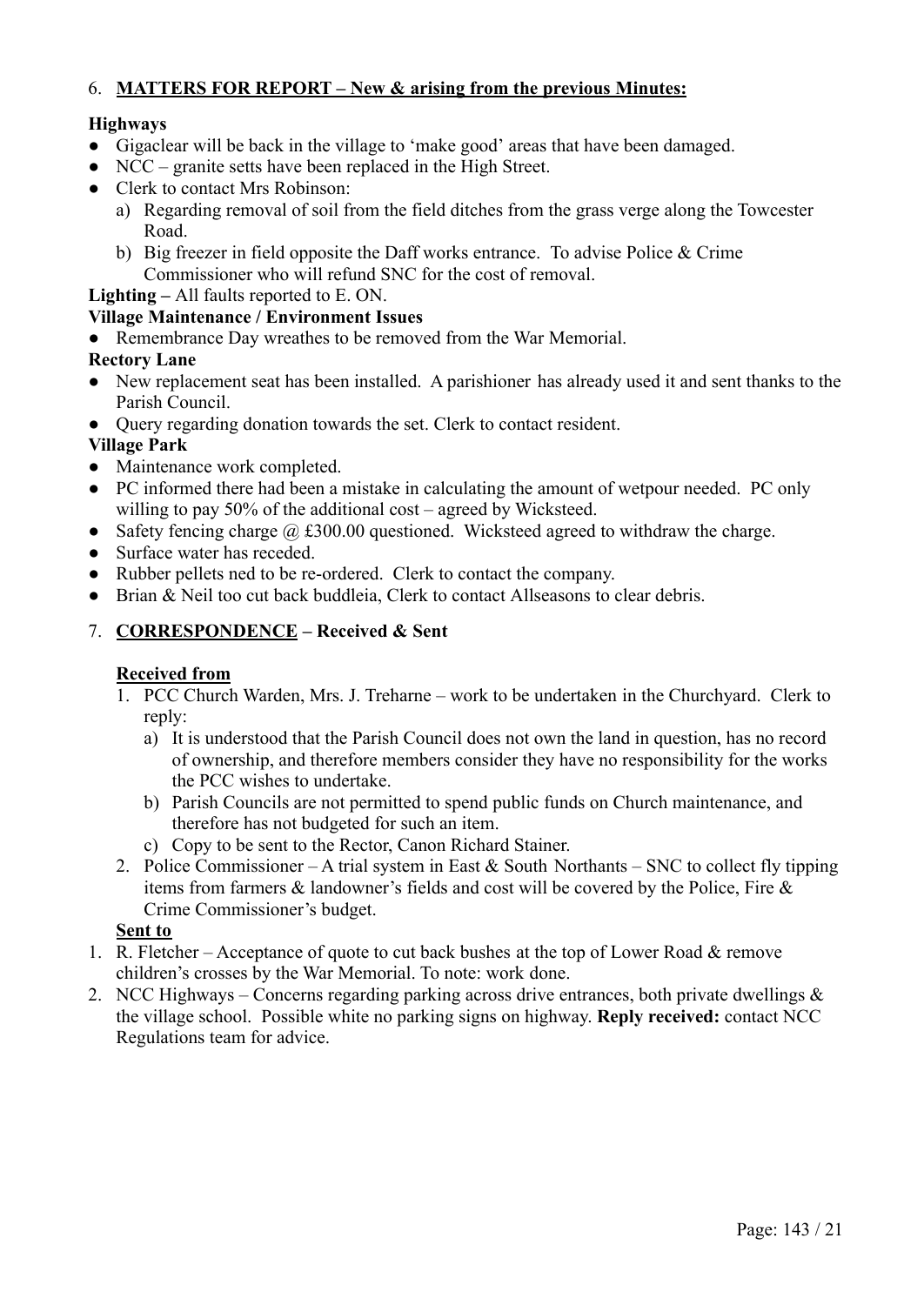| 8. FINANCE;                   |                            |            |
|-------------------------------|----------------------------|------------|
| <b>Bank Balances</b>          | <b>Current A/C</b>         | £200.00    |
|                               | Savings A/C                | £38,344.68 |
| Funds held in the savings a/c | a) Park Account            | £15,133.93 |
|                               | b) Rail Freight Account    | £4,885.00  |
|                               | c) Reserve Fund            | £8,000.00  |
|                               | d) Future Parish Elections | £1,500     |

#### **Accounts to be paid:**

It was proposed, seconded & resolved to pay the following invoices:

| Cheque<br>No. | Payee                   | <b>Information</b>          | Amount  | <b>VAT</b> | <b>Total</b> |
|---------------|-------------------------|-----------------------------|---------|------------|--------------|
| 2384          | <b>HMRC</b>             | Clerk's PAYE                | 66.60   |            | 66.60        |
| 2385          | R. Fletcher             | Tree $&$ hedges trimming    | 140.00  |            | 140.00       |
| 2386          | Cheque cancelled        | Incorrect amount            |         |            |              |
| 2387          | <b>Earth Anchors</b>    | New public seating          | 723.00  | 144.60     | 867.60       |
| 2388          | P. Winchester           | Inks $& paper$ - newsletter | 58.33   |            | 58.33        |
| 2389          | A. Addison (Clerk)      | Salary & Expenses           | 264.22  | 45.50      | 309.72       |
| 2390          | Wicksteed Leisure Ltd   | Play Equipment update       | 7311.85 | 1462.37    | 8774.22      |
| 2391          | E. ON                   | Lighting supply             | 187.94  | 9.40       | 197.34       |
| 2392          | Allseasons              | Installation of seat        | 267.50  | 53.50      | 321.00       |
| 2393          | South Northants Council | Village Park annual rent    | 10.00   |            | 10.00        |
| 2394          | Simon Jones             | Zoom PC meetings x 3        | 43.17   |            | 43.17        |
| 2395          | Barbara Osborne         | Payroll Services x 3 month  | 66.00   |            | 66.00        |
| 2396          | Allseasons              | Street cleaning & spraying  | 500.00  | 100.00     | 600.00       |

#### **To Note:**

- Accounts for 2020/2021 closed from 31/3/2021.
- Books to be internally audited by NCALC Tina Charteress instructions to follow.
- Books to be externally audited by PKF Littlejohn instructions to follow.
- PC Finance group to meet virtually to assess internal controls system and risk assessment before the end of the financial year. (J. Winchester, S. Jones, B. Sumpton & B. Jenks)
- Chairman to sign 2021 Minutes & check invoices against cheques.

#### 9. **PLANNING** – No new applications

| <b>Application</b> | <b>_ocation</b> | R<br><b>Proposal</b> | <b>Comments</b> |
|--------------------|-----------------|----------------------|-----------------|
|                    |                 |                      |                 |

#### **PC Comments:**

- **Application S/2020/0599/MAO** Land off Lower Road for up to 66 dwellings PC is given to understand that the developers will be appealing against the SNC refusal.
- The Clerk has written to SNC Development Management  $\&$  the case officer for information / confirmation.
- Appellant has informed SNC of their intentions to appeal the decision but have not yet received the start letter from PIN as yet.